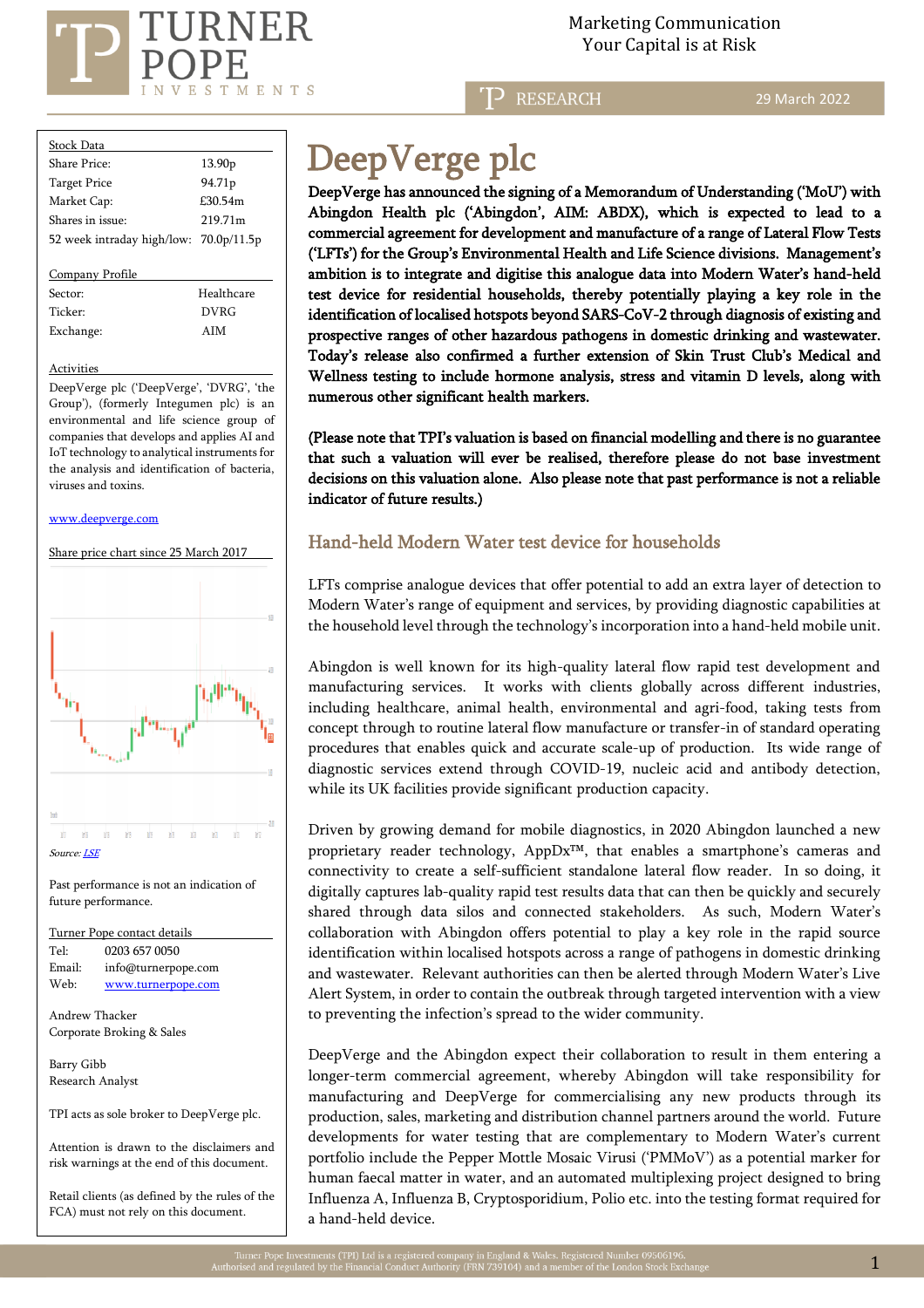

**P** RESEARCH

## The key terms of the (non-binding) MoU

The MoU has been signed to enable the potential integration of the respective technologies of both DeepVerge and Abingdon technology platforms. The key terms are as follows:

- Signing of a commercial agreement anticipated by the end of April 2022;
- End Products covering (i) transfer of some of the current Modern Water assays into LFT format; (ii) developments for water testing and (iii) wellness testing to complement the Skin Trust Club test portfolio;
- Abingdon shall grant to DeepVerge a non-exclusive, royalty bearing, non-assignable sub-licensable irrevocable, worldwide licence to use the Abingdon technology for the purpose of using the Materials as a component in the End Products only;
- The Company shall pay single digit percentage royalties to be agreed on Net Sales of the End Product.

## Extending Skin Trust Club's test portfolio

Following the confirmation of 17 March 2022 in which Skin Trust Club was immediately planning to increase the genome sequencing footprint at its North American head office in New Castle, Delaware, today it has also announced an extension to its range Medical and Wellness testing. Complementing the existing portfolio, this now includes hormone analysis (menopause and the skin changes during this time), stress levels (cortisol), vitamin D (and possibly other vitamins in order to recommend specific supplements), and other health markers such as for diabetes, heart and liver function.

## Recognising the scale of the opportunities now being presented

DeepVerge's recent record of delivering triple digit annual revenue growth is set to be sustained in 2022. The new year is now starting to witness a step-change in both international need and longer-term demand for Modern Water's unrivalled pathogen testing equipment. In tandem with this, Group receipts continue to grow rapidly as processing capacity for Skin Trust Club's home test kits expands in response to surging demand, while Microtox BT's regulatory tests and joint venture negotiations with China Resources remain ongoing. Recognising the scale of the opportunities being presented and in expectation of further significant news releases in coming months, TPI retains its ambitious 2022 forecasts for DeepVerge along with a DCF-based valuation, which suggests the shares presently trade at less than 6x its 2022E EBITDA multiple while implying a share price target of 94.7p.

(Please note that TPI's valuation is based on financial modelling and there is no guarantee that such a valuation will ever be realised, therefore please do not base investment decisions on this valuation alone. Also please note that past performance is not a reliable indicator of future results.)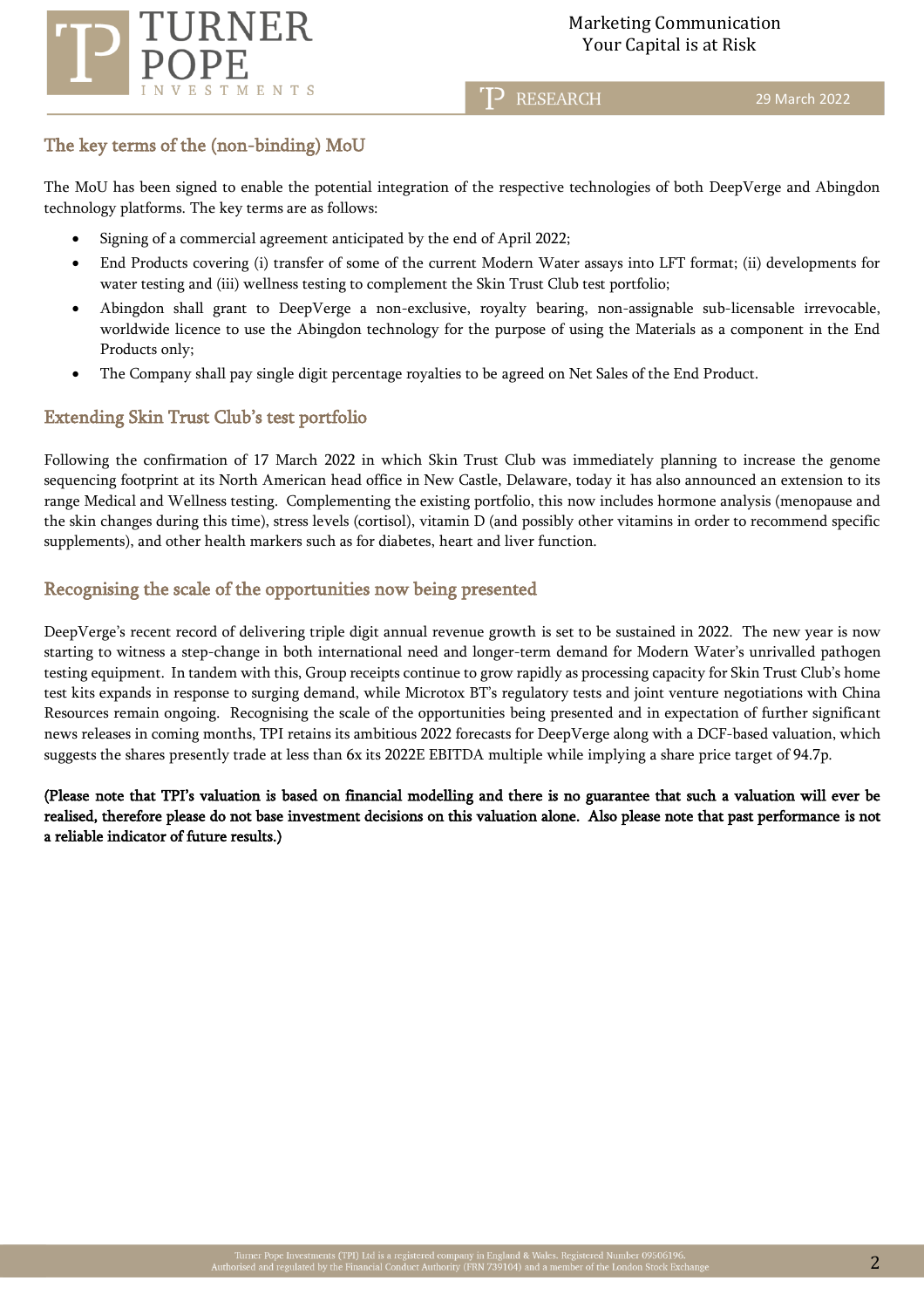

T<sub>2</sub> RESEARCH

29 March 2022

# THIS DOCUMENT IS NOT FOR PUBLICATION, DISTRIBUTION OR TRANSMISSION INTO THE UNITED STATES OF AMERICA, JAPAN, CANADA OR AUSTRALIA.

#### **Conflicts**

This is a non-independent marketing communication under the rules of the Financial Conduct Authority ("FCA"). The analyst who has prepared this report is aware that Turner Pope Investments (TPI) Limited ("TPI") has a relationship with the company covered in this report. Accordingly, the report has not been prepared in accordance with legal requirements designed to promote the independence of investment research and is not subject to any prohibition on dealing by TPI or its clients ahead of the dissemination of investment research.

TPI manages its conflicts in accordance with its conflict management policy. For example, TPI may provide services (including corporate finance advice) where the flow of information is restricted by a Chinese wall. Accordingly, information may be available to TPI that is not reflected in this document. TPI may have acted upon or used research recommendations before they have been published.

#### Risk Warnings

Retail clients (as defined by the rules of the FCA) must not rely on this document.

Any opinions expressed in this document are those of TPI's research analyst. Any forecast or valuation given in this document is the theoretical result of a study of a range of possible outcomes and is not a forecast of a likely outcome or share price.

The value of securities, particularly those of smaller companies, can fall as well as rise and may be subject to large and sudden swings. In addition, the level of marketability of smaller company securities may result in significant trading spreads and sometimes may lead to difficulties in opening and/or closing positions. Past performance is not necessarily a guide to future performance and forecasts are not a reliable indicator of future results.

AIM is a market designed primarily for emerging or smaller companies and the rules of this market are less demanding than those of the Official List of the UK Listing Authority; consequently, AIM investments may not be suitable for some investors. Liquidity may be lower and hence some investments may be harder to realise.

### Specific disclaimers

TPI acts as sole broker to DeepVerge plc ('DeepVerge') which is listed on the AIM Market of the London Stock Exchange ('AIM'). TPI's private and institutional clients may hold, subscribe for or buy or sell DeepVerge's securities.

Opinions and estimates in this document are entirely those of TPI as part of its internal research activity. TPI has no authority whatsoever to make any representation or warranty on behalf of DeepVerge.